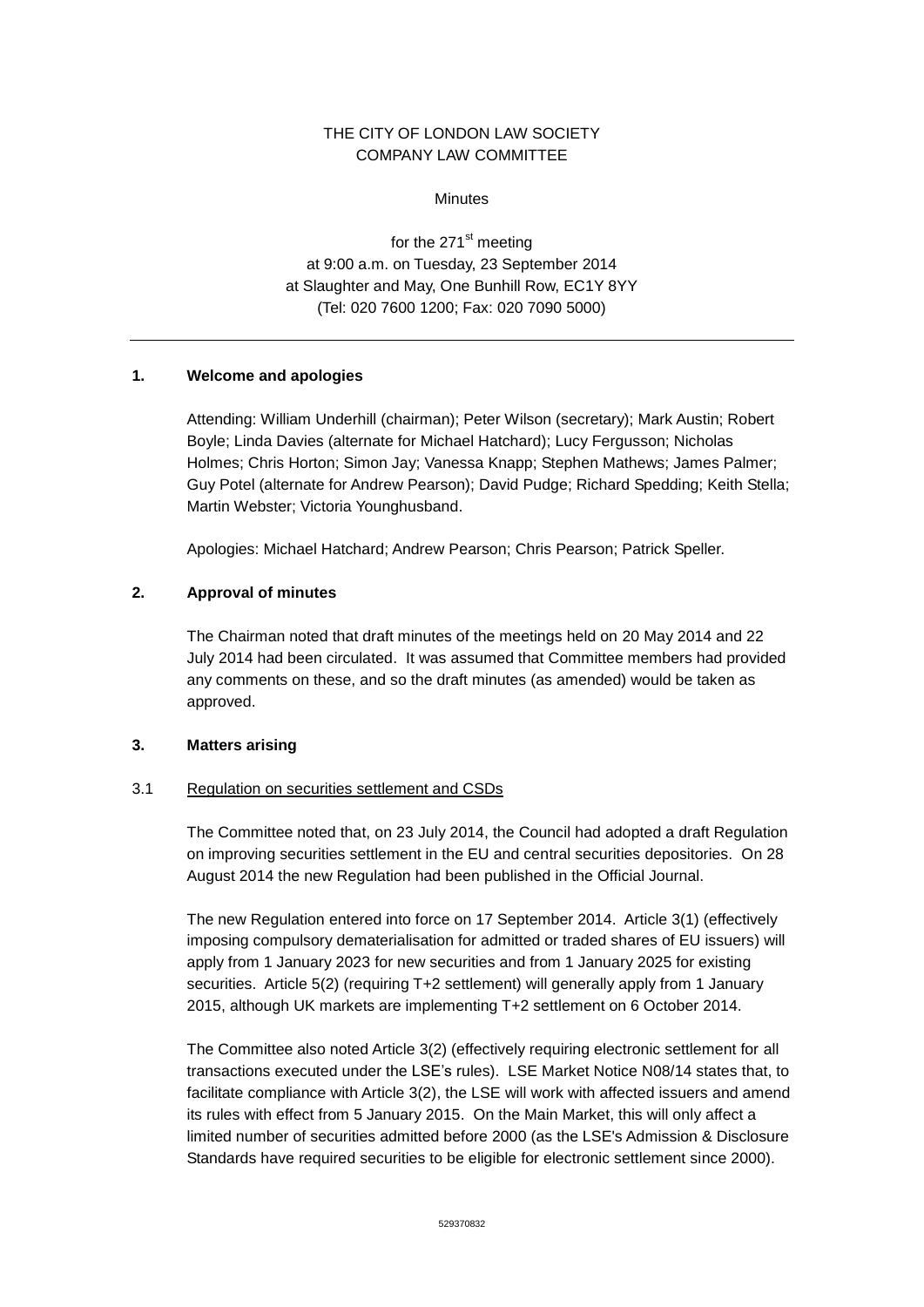It was noted that Vanessa Knapp and Lucy Fergusson are members of a working party with BIS regarding the implementation of this Regulation. Additional members would be welcome. Any interested Committee members should contact Vanessa or Lucy.

### 3.2 Response to Takeover Panel consultation paper PCP 2014/1

The Committee noted that a response to PCP 2014/1 had been submitted by the Takeovers Joint Working Party of the Company Law Committees of the Law Society of England and Wales and the City of London Law Society.

# 3.3 "Transparency & Trust" / Small Business, Enterprise and Employment Bill

An update was provided to the Committee regarding the current position in relation to the provisions of the Small Business, Enterprise and Employment Bill implementing the Transparency and Trust proposals.

# 3.4 **UKLA Liaison Group**

The Chairman reported on the UKLA Liaison Group meeting which was held on 28 July 2014.

James Palmer mentioned that the Listing Authority Advisory Panel (which he chairs) has raised the *Hannam* decision with the UKLA. The UKLA is giving some thought to its guidance in light of *Hannam* and the changes made by the new Market Abuse Regulation (MAR).

# 3.5 ESMA consultation papers concerning MAR

The Committee discussed the draft response, prepared by the MAR joint working party, to ESMA's two consultation papers on draft technical standards relating to MAR and on draft technical advice to the EC on possible delegated acts concerning MAR. The deadline for responses to both consultations is 15 October 2014.

The Chairman commented that the draft response should highlight that the market sounding regime is a safe harbour, and so compliance with its requirements should not be mandatory where the market sounding does not involve the disclosure of inside information.

The Committee noted the importance of issuers (and their representative bodies) also submitting responses to these consultation papers. The Committee understands that the GC100 will put in a submission, and that EuropeanIssuers and the Quoted Companies Alliance are considering doing so.

The Chairman asked Committee members to send any further comments on the draft response to Victoria Younghusband as soon as possible.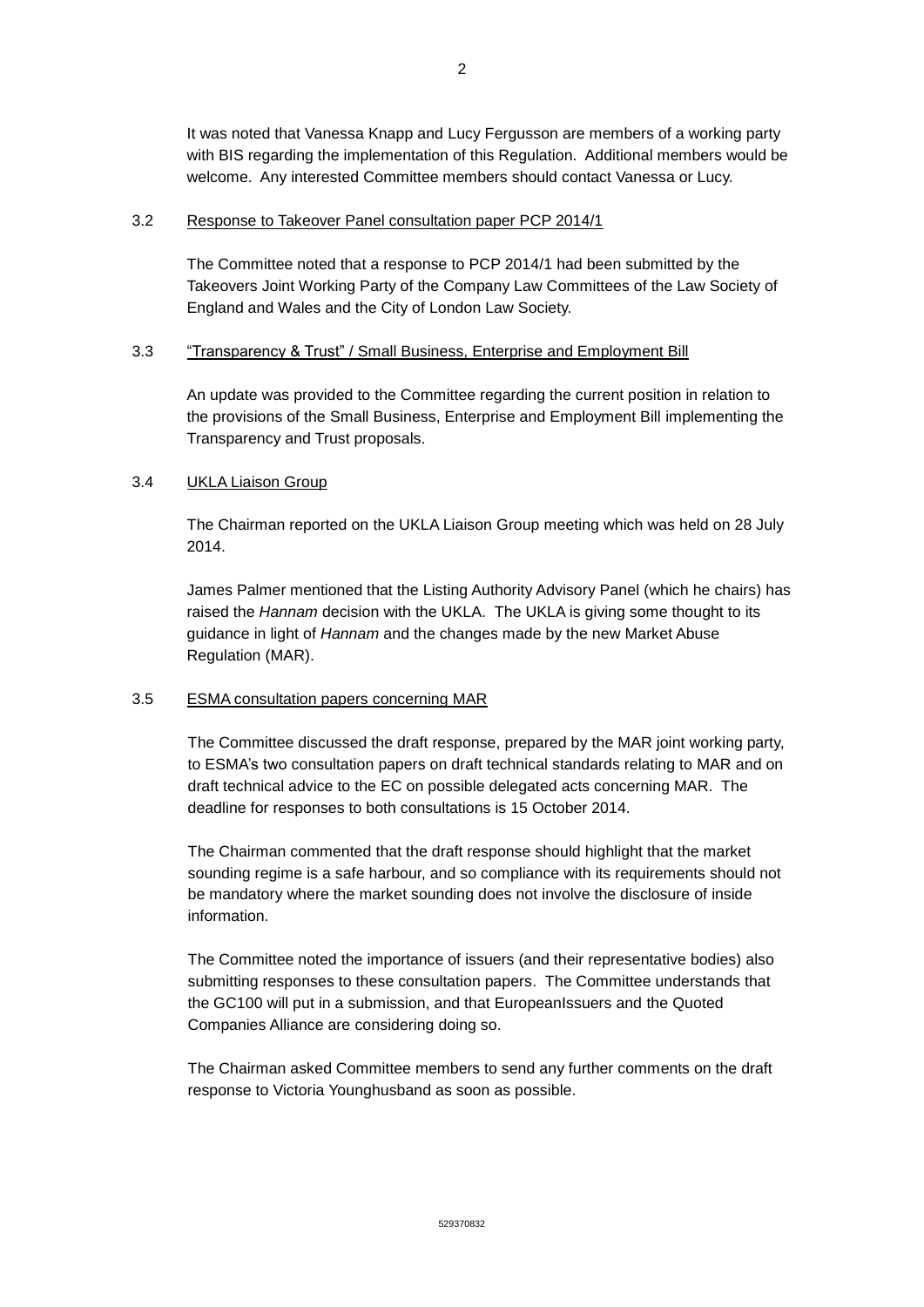### **4. Discussions**

#### 4.1 Takeover Panel consultation paper PCP 2014/2

The Committee noted that, on 15 September 2014, the Code Committee of the Takeover Panel had published PCP 2014/2 on post-offer undertakings and intention statements. The deadline for responses is 24 October 2014.

The Chairman noted that he had advised the Takeover Panel in relation to the proposals set out in this PCP. Accordingly, he thought that others should lead the discussion of PCP 2014/2 and decide how the Committee should respond.

James Palmer informed the meeting that Philip Robert-Tissot of the Takeover Panel had called him to propose a meeting to discuss PCP 2014/2. Various Committee members were interested in participating, including members of the Takeovers Joint Working Party. It was agreed that James Palmer would arrange such a meeting.

The Committee supported the distinction drawn in the PCP between post-offer undertakings (which would bind the giver of the undertaking) and post-offer intention statements (which would only be required to be an accurate statement of current intention and to be made on reasonable grounds). This would represent a welcome relaxation of the current approach taken to statements of intention under Note 3 on Rule 19.1 of the Takeover Code.

However, the Committee had some concerns in relation to the details of the Takeover Panel's proposals, including the following:

- A post-offer undertaking will not be permitted to include qualifications and conditions relating to material changes of circumstances, or unspecified events of force majeure. Instead, the giver of the undertaking will be required to describe with precision the circumstances in which the giver will be excused from compliance. It may not be easy to anticipate all of these circumstances, and by disclosing them the giver of the undertaking may reveal commercial-inconfidence information.
- The Takeover Panel's proposed power to require the giver of a post-offer undertaking to appoint a supervisor to monitor its compliance may impose a disproportionate cost upon a smaller company which wishes to give such an undertaking.

# 4.2 Proposed new offence of corporate failure to prevent economic crime

The Committee noted that, on 2 September 2014, the Attorney-General said in a speech at the Cambridge International Symposium on Economic Crime that the Government is considering "the creation of an offence of a corporate failure to prevent economic crime, modelled on the Bribery Act section 7 offence". At the same event, the Director of the SFO said in a speech that he favoured the "amendment of S7 of the Bribery Act to create the offence of a company failing to prevent acts of financial crime by its associated persons", and said this idea "appears to be gaining traction".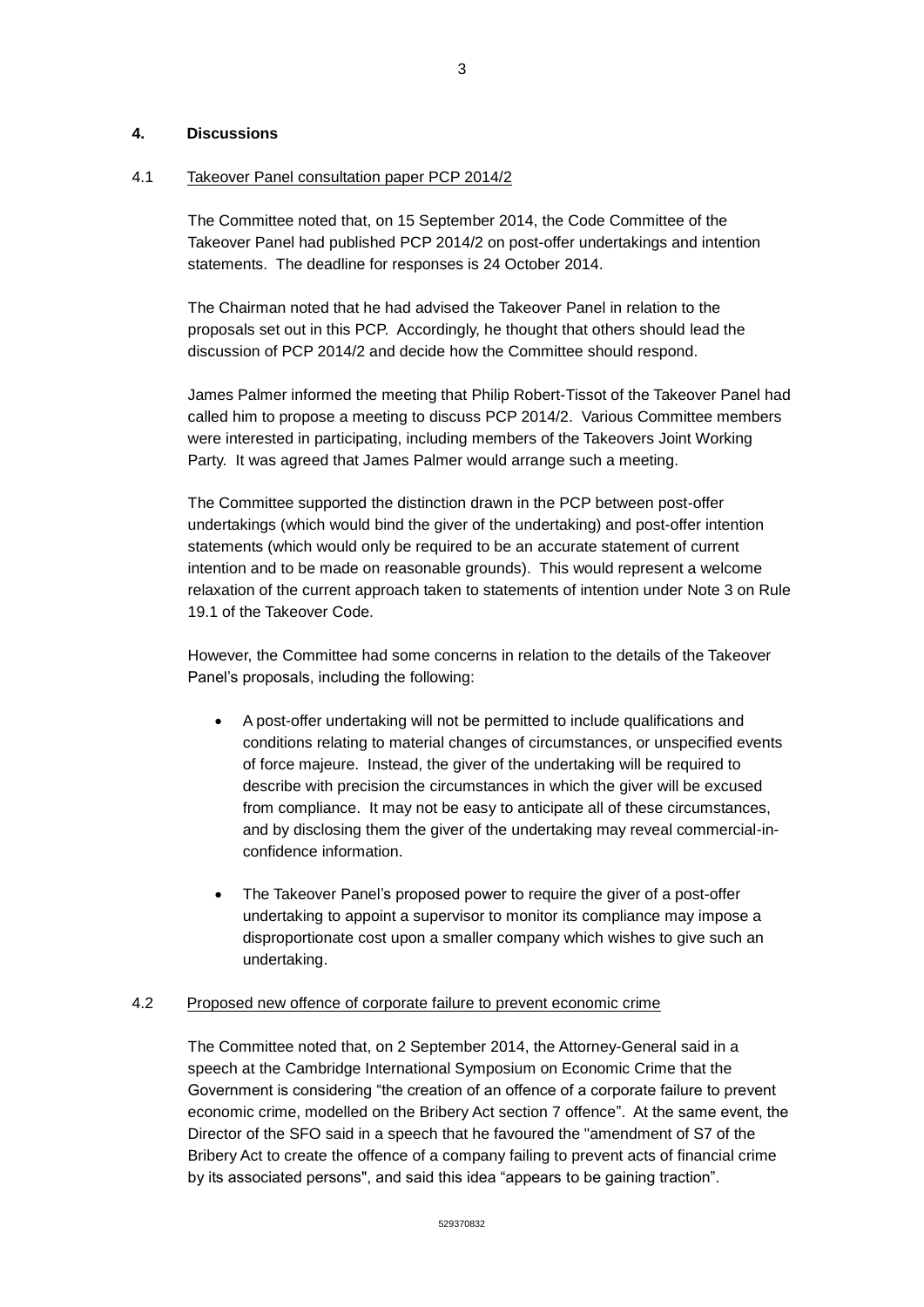It was agreed that a working party would be formed to monitor developments and consider possible next steps.

# 4.3 FRC changes to the UK Corporate Governance Code and guidance on risk management and internal control

The Committee noted that, on 17 September 2014, the FRC had published a feedback statement setting out revisions to the UK Corporate Governance Code. On the same day, the FRC had published merged guidance on risk management, internal control and related financial and business reporting, and related supplementary guidance for banks.

It was noted that the FRC had not accepted many of the points raised in the Committee's response to its consultation on the Code.

The Committee noted with great concern that Provision E.2.4 of the Code has been amended (without prior consultation) to require that a GM notice and related papers be sent to shareholders "at least 14 working days" before the meeting. This obligation is not subject to any exceptions, and conflicts with the usual notice period under s.307A of the Companies Act 2006 (which requires notice to be received by shareholders 14 clear calendar days before the meeting). William Underhill is endeavouring to contact the FRC to ask why this change was made.

The Committee noted that new provision C.2.2 of the Code requires the directors to state in the annual report whether they have a reasonable expectation that the company will be able to continue in operation and meet its liabilities as they fall due over a period considered appropriate by the directors. When giving this statement, the directors are obliged to draw attention to any qualifications or assumptions as necessary.

It was not clear how much detail should be disclosed in the company's annual report regarding the assumptions and qualifications underlying the 'viability' statement.

In its April consultation paper, the FRC indicated that the period of time to be covered by the 'viability' statement is a matter for the board's judgement, "taking into account the investment cycle". It was not entirely clear what this meant, although the intention may simply be for companies to disclose their business planning period and provide a 'viability' statement in respect of that period.

As mentioned at the Committee meeting on 20 May 2014, the Committee thought that the UKLA should be asked to confirm that they will not view any qualifications and assumptions in a 'viability' statement that is reproduced in or incorporated by reference in a prospectus or Class 1 circular as being inconsistent with a clean working capital statement in that document.

#### 4.4 Strategic report amendments to CA 2006

#### *Impact upon dividends*

Vanessa Knapp raised an issue relating to the deletion of s.837(1)(b) of the Companies Act 2006 by the Companies Act 2006 (Strategic Report and Directors' Report)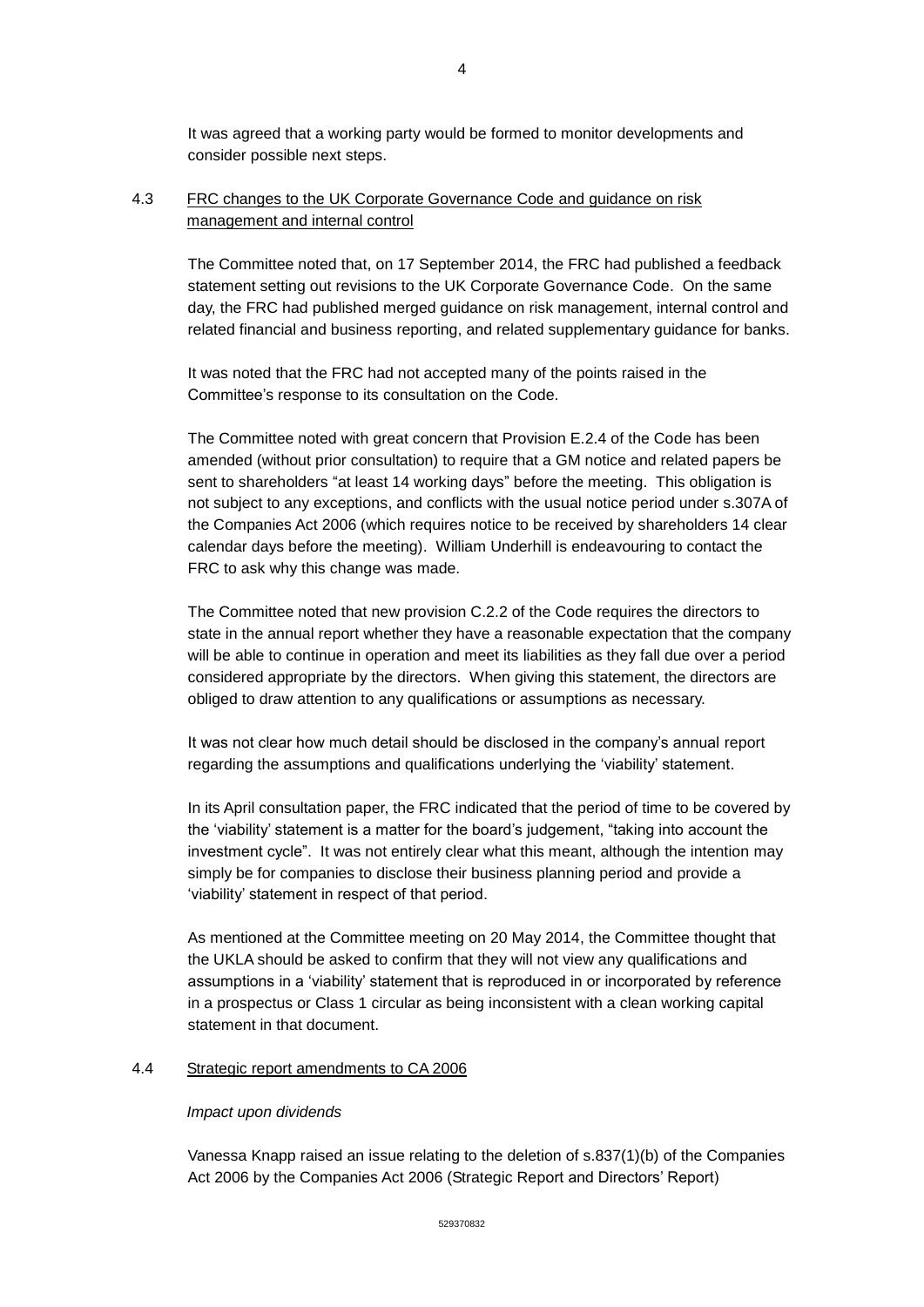Regulations 2013. As a result of this deletion, where a company elects (under s.426 of CA 2006) to only send its strategic report to shareholders, it had been suggested that it is not clear that the company's financial statements for that year will constitute its "last annual accounts" for the purposes of calculating its distributable profits. This is because those financial statements will not have been "circulated to members" in accordance with s.423 of CA 2006 (as required by s.837(1)(a) of CA 2006).

The Committee thought the better view was that a company which only circulates its strategic report to members is still treated as having "circulated" its financial statements. This is because the company's obligation (under s.837(1)(a)) to circulate its financial statements in accordance with s.423 of CA 2006 is, by reason of s.423(6), subject to its option to instead provide the strategic report under s.426 of CA 2006. Accordingly, the Committee did not consider that it was necessary to raise this issue with BIS.

Vanessa Knapp asked Committee members to contact her if, on reflection, they feel that action is needed regarding the deletion of s.837(1)(b). Otherwise, she will take no further action.

### *Financial Promotion Order issue*

The Chairman noted that Article 59 of the Financial Services and Markets Act 2000 (Financial Promotion) Order 2005 does not include a strategic report within the categories of information that may be communicated by a company without breaching the restriction on financial promotions in s.21 of the Financial Services and Markets Act 2000. Every time a company provides a copy of its strategic report to someone who may be an investor, this might be regarded as a financial promotion. If no exemption applies, then an offence under s.25 of FSMA 2000 may be committed, and any investment agreement may be unenforceable under s.30 of FSMA 2000.

It seemed that this issue may have been overlooked when strategic reports were introduced. The Chairman had raised this issue with BIS in early April, who referred it to Treasury Legal Advisers. Unfortunately neither body has shown much interest since then.

The Committee noted this issue, and agreed that it was a concern.

# **5. Recent developments**

5.1 Company Law

The Committee noted that, on 8 September 2014, the European Commission had launched a consultation to gather ideas on possible changes to the Small Business Act for Europe, publishing a consultation document and online questionnaire. The deadline for responses is 15 December 2014.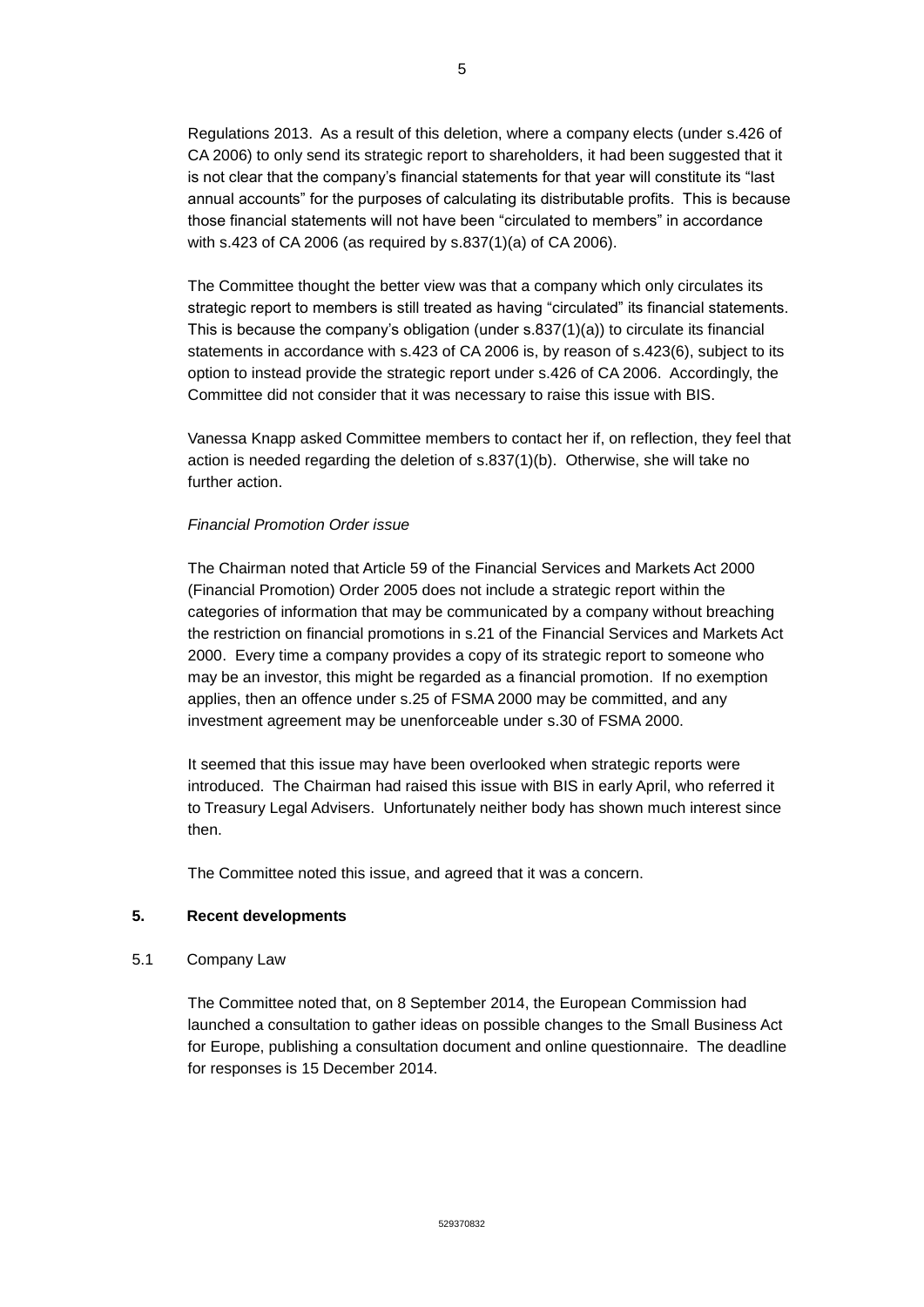#### 5.2 Corporate Governance

The Committee noted that, on 23 July 2014, the Equality and Human Rights Commission had published guidance on the equality law framework for appointments to boards, focussing specifically upon appointments of women.

The Committee discussed the EHRC's guidance and some issues which may arise in practice, e.g. identifying when candidates for board appointment may be "equally qualified", which is necessary in order for selection on the basis of gender to be lawful. The Committee also noted that the EHRC does not believe that it is lawful to address under-representation by long-listing or short-listing only female candidates if this is to the detriment of male candidates. The situation will differ if an objective assessment demonstrates that the best qualified candidates for a short-list are all women.

The Committee noted that, on 28 July 2014, the IMA (following its June merger with ABI Investment Affairs) had published its share capital management guidelines. These cover directors' power to allot shares, own share repurchases, scrip dividends and issuance of shares by investment trusts.

The Committee noted that, on 29 July 2014 the ABI had made available via IVIS its transaction guidelines (dated 27 June 2014) setting out the expectations and views of ABI members on IPOs, secondary offerings, and corporate governance during corporate transactions. These build on recommendations in the ABI's July 2013 reports on "Encouraging Equity Investment" and "Improving Corporate Governance and Shareholder Engagement".

The Committee thought that the parts of the ABI's guidelines relating to equity capital markets transactions were unlikely to result in significant changes to market practice. However, the proposals regarding corporate governance may find support from other bodies. Some of these proposals could be seen as starting to undermine the principle of a unitary board. The Committee agreed to monitor developments in this area.

# 5.3 Reporting and Disclosure

The Committee noted that, on 23 July 2014, the FCA had published consultation paper CP14/12 on removing the requirement for issuers to publish interim management statements (reflecting changes to the Transparency Directive). The deadline for responses was 4 September 2014.

The Committee doubted that the abolition of IMSs would make much difference in practice, given that issuers will remain subject to DTR 2. However, issuers may wish to consider voluntarily issuing IMS-like announcements around the end of the first and third quarters. A regular, well-ordered reporting process might help to minimise the risk of having to issue unscheduled trading updates, and may also help to manage market expectations regarding the performance of the issuer's business.

The Committee noted that, on 24 July 2014, the CMA had published for consultation a draft order resulting from its market investigation of statutory audit services for large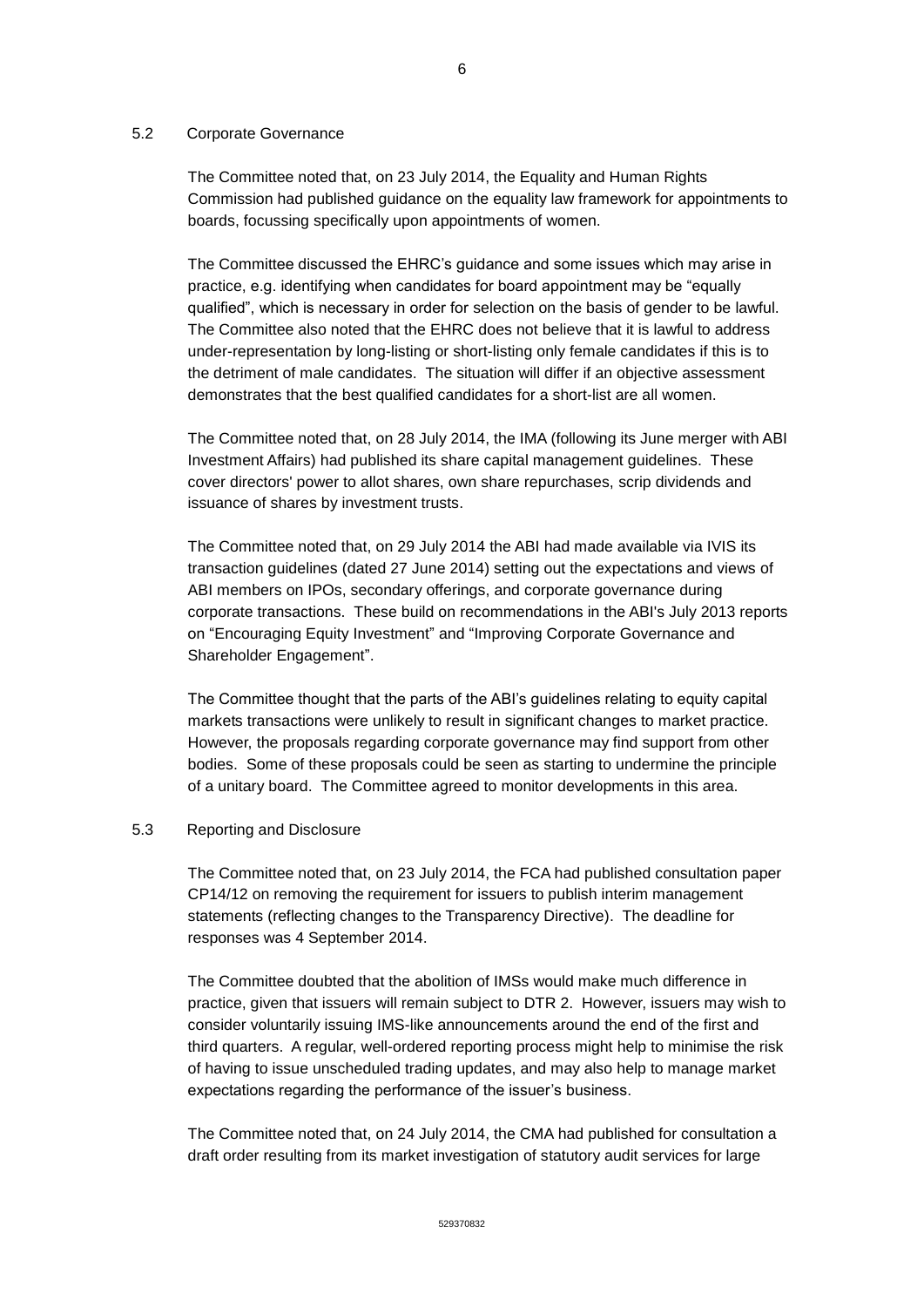companies, together with a notice of intention and draft explanatory notes. The deadline for responses was 24 August 2014.

The Committee noted that, on 31 July 2014, the Guidelines Monitoring Group (GMG) had published a feedback statement on its May 2014 consultation on amending the Walker Guidelines, and a revised version of Part V of the Walker Guidelines. The revised Guidelines apply to portfolio companies with financial years ending on or after 30 September 2014.

The Committee noted that, on 31 July 2014, the GMG had published a revised version of its guidelines on good practice reporting by private equity portfolio companies under the Walker Guidelines.

The Committee noted that, on 12 August 2014, the FRC's Financial Reporting Lab had published a report on clear and concise reporting, based on its review of annual reports of FTSE 350 companies with year ends between 30 September and 31 December 2013.

The Committee noted that, on 21 August 2014, BIS had published its response to its consultation on the UK's implementation of Chapter 10 of the Accounting Directive, under which large companies and public interest entities active in the extractive or logging industries must publish annual reports on payments they make to governments. The Government intends to lay regulations before Parliament in Autumn 2014, requiring reports on payments made in financial years beginning on or after 1 January 2015.

The Committee noted that, on 26 August 2014, the FCA had published consultation paper CP14/17 on the UK's implementation of certain changes to the Transparency Directive, under which issuers active in the extractive or logging industries must publish annual reports on payments they make to governments. The FCA proposes to align its new rules with BIS' new regulations (mentioned above). The deadline for responses is 7 October 2014.

The Committee noted that, on 1 September 2014, BIS had published a consultation paper on the UK's implementation of Chapters 1 to 9 of the Accounting Directive. The deadline for responses is 24 October 2014.

Article 16.1 of the Accounting Directive permits Member States to only require small companies to provide up to 13 specified notes to their financial statements. However, a small company is still required to consider if its financial statements provide a true and fair view of its financial position (and to comply with applicable accounting standards). As a result, a small company may need to provide additional notes. This uncertainty is not ideal.

It was agreed that a working party would be formed to consider whether a response should be submitted to this consultation.

The Committee noted that, on 8 September 2014, IOSCO had published a proposed statement of its expectations for issuers with respect to their use of non-GAAP financial measures. The deadline for responses is 5 December 2014.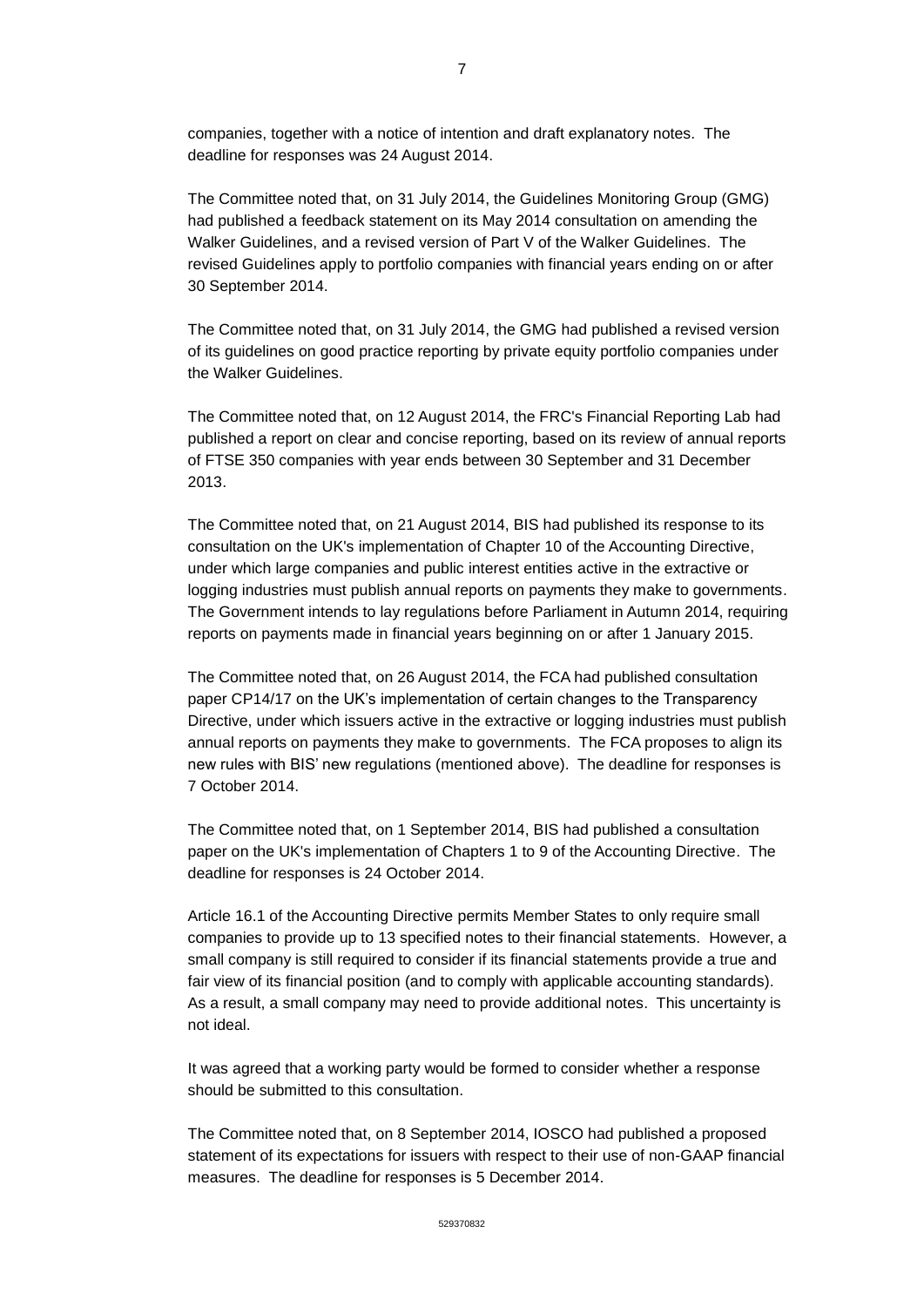#### 5.4 Public M&A

The Committee noted that, on 8 September 2014, the European Commission had launched a consultation on possible improvements to the existing EU legal framework for cross-border mergers and a possible framework for cross-border divisions of companies, and published a consultation questionnaire. The deadline for responses is 1 December 2014.

### 5.5 Europe

Vanessa Knapp mentioned that, on 6 August 2014, the European Commission had issued a request for tender document in relation to a proposed study regarding the possible harmonisation of conflict of laws rules in the company law area. The deadline for responses is 30 September 2014.

The Committee noted that the study will be required to provide statistics which will be difficult to obtain. In order to generate relevant data, there is a danger that unjustified assumptions may be made.

Vanessa Knapp will send a link to the request for tender document to Peter Wilson to circulate, and the Committee will await further developments.

### 5.6 UKLA

The Committee noted that, on 6 August 2014, the FCA had published Primary Market Bulletin No. 8. This launched a consultation on six draft new Technical Notes, nine updated Technical and Procedural Notes, and the proposed deletion of one existing Technical Note. The Bulletin also summarised feedback and linked to final Technical and Procedural Notes consulted on in Primary Market Bulletins 6 and 7 and a blackline showing material changes from the consultation drafts. The deadline for responses to the new consultation is 1 October 2014.

It was noted that the Listing Rules Joint Working Party of the Company Law Committees of the Law Society of England and Wales and the City of London Law Society was preparing a response to this consultation.

The Committee noted that, on 5 September 2014, the FCA had published consultation paper CP14/18. Chapter 3 proposes various changes to the LRs, PRs and DTRs. The deadline for responses is 5 November 2014.

It was assumed that the Listing Rules Joint Working Party would review CP14/18 and, if appropriate, submit a response.

#### 5.7 Equity Capital Markets

The Committee noted that, on 31 July 2014, a Regulation imposing sanctions relating to Russia had been published in the Official Journal (and took effect on 1 August). On 12 September 2014, an amending Regulation expanding these sanctions had been published in the Official Journal (and took effect that day).